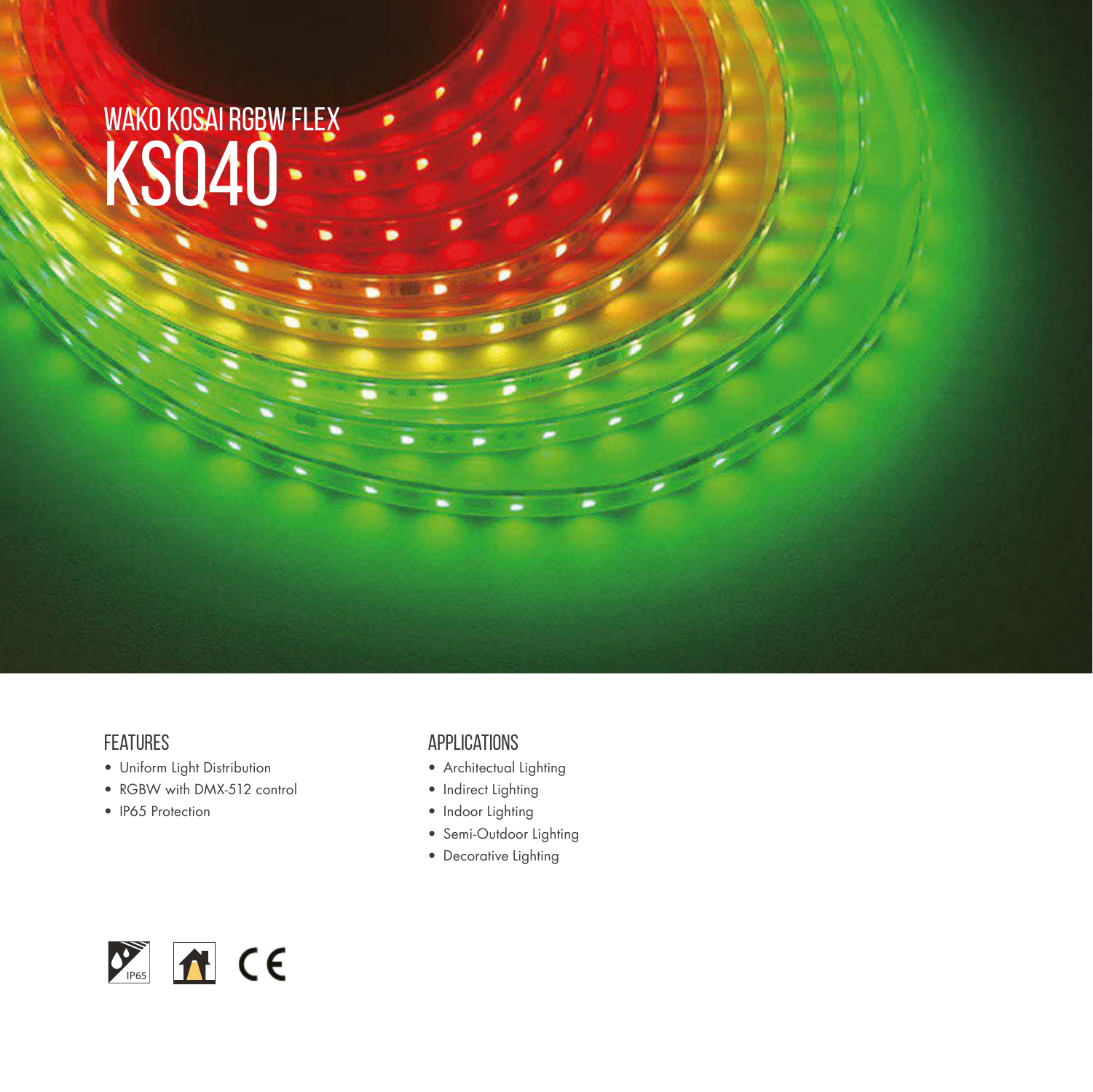

## **SPECIFICATION**

| <b>DIMENSION</b>          |                                           |                                   | <b>ELECTRICAL</b>               |               |
|---------------------------|-------------------------------------------|-----------------------------------|---------------------------------|---------------|
| Size                      | 14.5 mm (W) $\times$ 5 mm (H)             |                                   | Power input                     | <b>DC 24V</b> |
| Unit length               | 5000 mm                                   |                                   | Power consumption <sup>*1</sup> | 19 W/m        |
| Cutlength                 | 100 mm                                    |                                   | Maximum length per circuit 5 m  |               |
| Bending radius            | 50 mm                                     |                                   | Dimming                         | DMX-512       |
| Storage temperature       | $-20^{\circ}$ C to $70^{\circ}$ C         |                                   | LED per meter                   | 60            |
| Operating temperature     | $-10^{\circ}$ C to $45^{\circ}$ C         |                                   | LED per control module          | 6             |
| <b>OPTICAL</b>            |                                           |                                   | <b>CERTIFICATIONS</b>           |               |
| Color temperature*1*2     | 3000K                                     |                                   | IP class                        | <b>IP65</b>   |
| <b>CRI</b>                | >80                                       |                                   |                                 |               |
| Lumen/meter <sup>*2</sup> | $R: 103$ $\text{Im}$<br>$B:66 \text{ lm}$ | $G: 252$ $\text{Im}$<br>W: 355 lm |                                 |               |
| Lifetime LM-80            | >60000 hrs                                |                                   |                                 |               |

#### EXTERNAL DIMENSION



 $^{*1}$  Custom power consumption and color temperature options are available on request  $^{*2}$  Typical value based on 3000K, CRI>80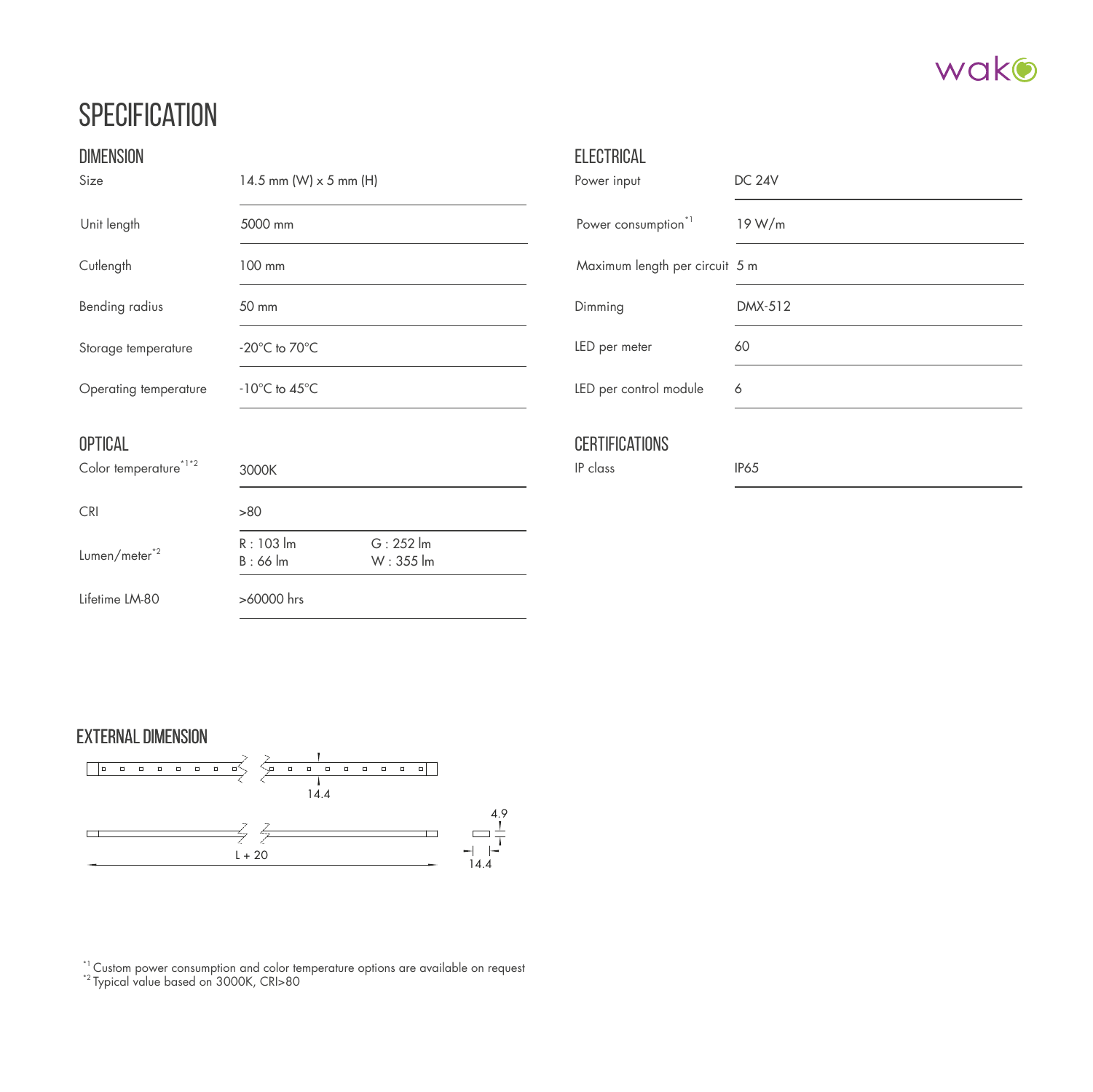## accessories options